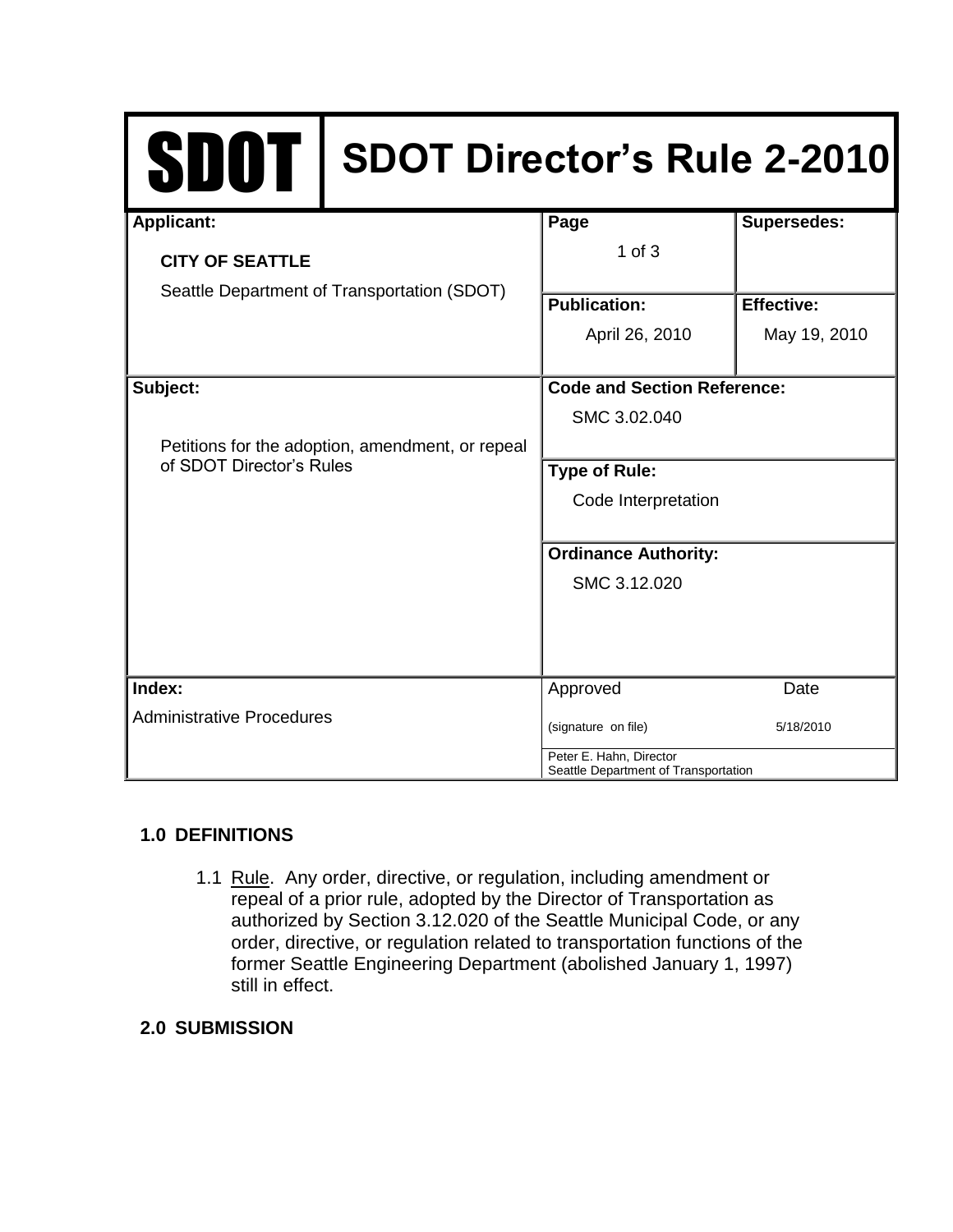- 2.1 Any interested person may petition the Seattle Department of Transportation (SDOT) requesting the adoption, amendment, or repeal of any rule.
- 2.2 All petitions shall be submitted in writing to the Director of Transportation. Petitions may be mailed to PO Box 34996, Seattle, Washington 98124-4996, or delivered to the reception desk located on the 38th floor of the Seattle Municipal Tower at 700 5th Avenue, Seattle, Washington.
- 2.3 All petitions shall include the following information:

#### Contact information:

The petitioner shall provide contact information including name and mailing address and may provide phone numbers, email addresses, or other contact information. If one petition is made jointly by several individuals, the petitioners shall provide contact information for each person and specify one person as the contact person. If the petitioner is an organization, the petitioner shall identify the organization by name and provide contact information for an official contact person for the organization.

#### Requested action:

The petitioner shall state whether the petition is for the adoption of a new rule or for the amendment or repeal of an existing rule. If the petition is for amendment or repeal, the petitioner shall indicate the number of the rule to be repealed or the number of the rule and part(s) of the rule to be amended.

## Reason for the requested action:

The petitioner shall provide a reason for the requested action. For example, this may include how the requested action affects the petitioner's property, legal rights, or neighborhood. If the petition is for amendment or repeal, the petitioner should note any errors or omissions in the rule, or in the process by which the rule was originally adopted, that motivate the request.

## **3.0 CONSIDERATION**

3.1 The Director of Transportation shall designate a review officer, who will review the petition and other relevant information and may contact the petitioner to request clarification of information contained in the petition. After review, the review officer shall make a recommendation to the Director either to deny the petition or initiate rulemaking proceedings concerning the subject of the petition.